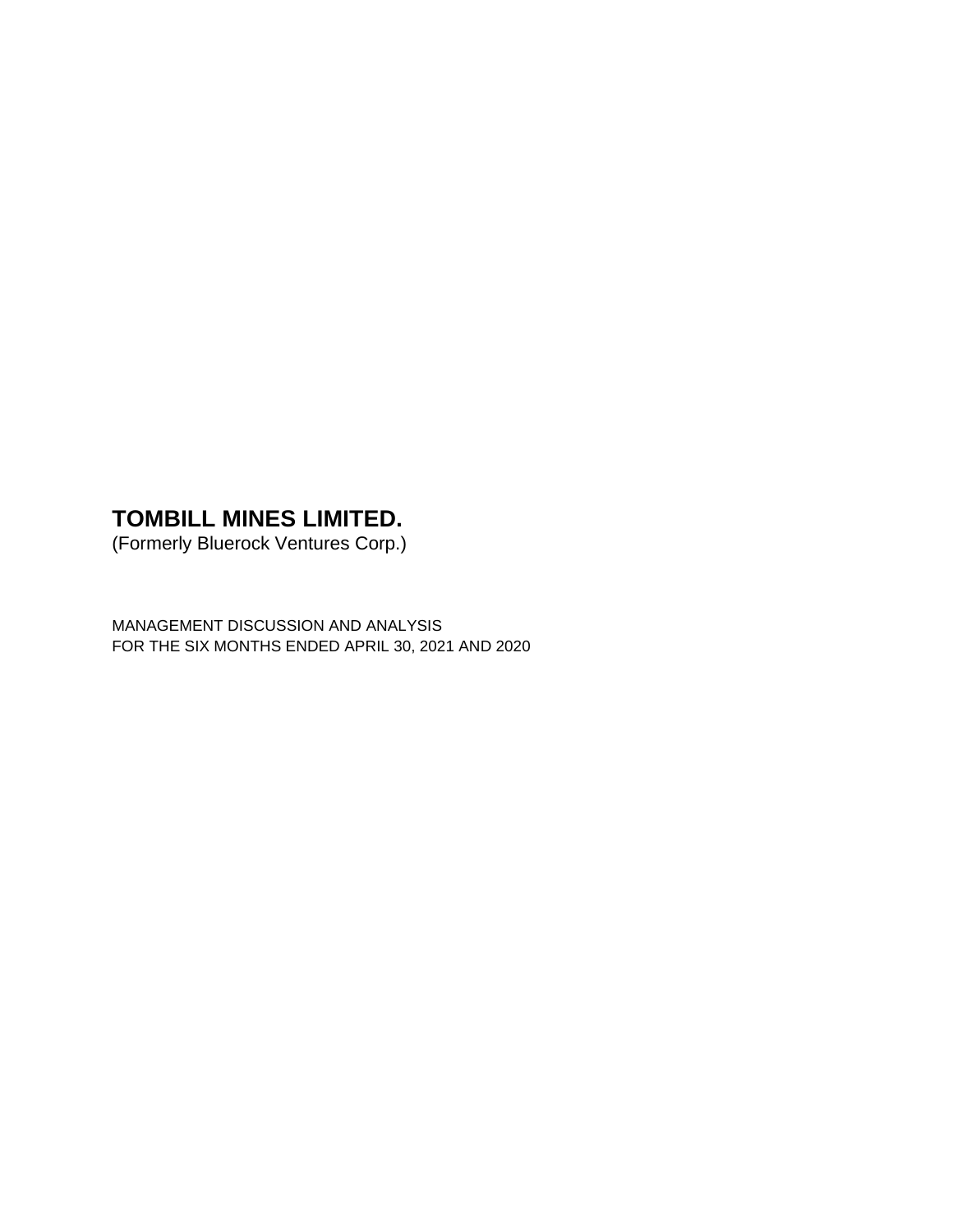(Formerly Bluerock Ventures Corp.) Management Discussion & Analysis For the six months ended April 30, 2021 and 2020

# **1.1 Date**

This Management Discussion and Analysis ("MD&A") of Tombill Mines Limited (Formerly Bluerock Ventures Corp. or the "Company") has been prepared by management as of June 29, 2021 and should be read in conjunction with the condensed consolidated interim financial statements and related notes thereto of the Company for the six months ended April 30, 2021 and 2020, which were prepared in accordance with International Accounting Standards using accounting policies consistent with International Financial Reporting Standards ("IFRS") as issued by the International Accounting Standards Board ("IASB") and International Financial Reporting Interpretations Committee ("IFRIC").

This MD&A contains forward-looking information which reflects management's expectations regarding the Company's growth, results of operation, performance and business prospects and opportunities. The use of words such as "anticipate", "continue", "estimate", "expect", "may", "will", "project", "should", believe", outlook", "forecast" and similar expressions are intended to identify forward-looking statements.

Forward-looking statements in this MD&A include, but not limited to, the Company's expectation of future activities and results, of its working capital needs and its ability to identify, evaluate and pursue suitable business opportunity. Forward-looking statements involve known and unknown risks, uncertainties and other factors that may cause actual results of events to differ materially from those anticipated in these forwardlooking statements. Readers should not put undue reliance on forward-looking information.

Historical results of operations and trends that may be inferred from the following discussions and analysis may not necessarily indicate future results from operations.

## **1.2 Over-all Performance**

The Company was incorporated by a Certificate of Incorporation issued pursuant to the provisions of the Business Corporations Act (British Columbia) on February 3, 2011.

On December 9, 2020, the Company completed a reverse takeover (RTO) transaction (the "Transaction") with Tombill Mines Ltd. The Company acquired 100% of the issued and outstanding common shares of Tombill Mines Ltd. in exchange for the issuance of common shares of the Company pursuant to an Amalgamation Agreement (the "Agreement") dated December 4, 2020. The Company completed a name change from "Bluerock Ventures Corp." to "Tombill Mines Limited" and will continue the business which was previously conducted by Tombill Mines Ltd. (the "Resulting Issuer"). Tombill commenced trading on the TSX Venture Exchange (the "TSXV") under the trading symbol "TBLL" on December 15, 2020, the Resulting Issuer is a Tier 2 resource Issuer.

Upon completion of the Transaction, the Company owns various mineral exploration and past-producing gold properties in the Geraldton and Beardmore region, Ontario. Tombill Mines' primary business is mineral exploration, primarily gold. It has 74 claims; of which 60 are owned and patented; 5 leased; and 9 where it owns the mineral rights. Of these, Tombill Mines Main Group (the "Property") comprises 54 owned patents, and 4 mineral rights.

The Company's RTO Transaction was done by way of a three-cornered amalgamation among the Company, Tombill Mines Ltd, and Tombill Exploration Ltd. ("Subco"), which had been incorporated as a wholly-owned subsidiary of the Company for purposes of facilitating the Transaction. Pursuant to the Agreement, each shareholder of the Tombill Mines Ltd. received 1 Resulting Issuer share for each share of Tombill Mines Ltd. held. Accordingly, an aggregate of 93,220,000 Resulting Issuer shares were issued to the shareholders of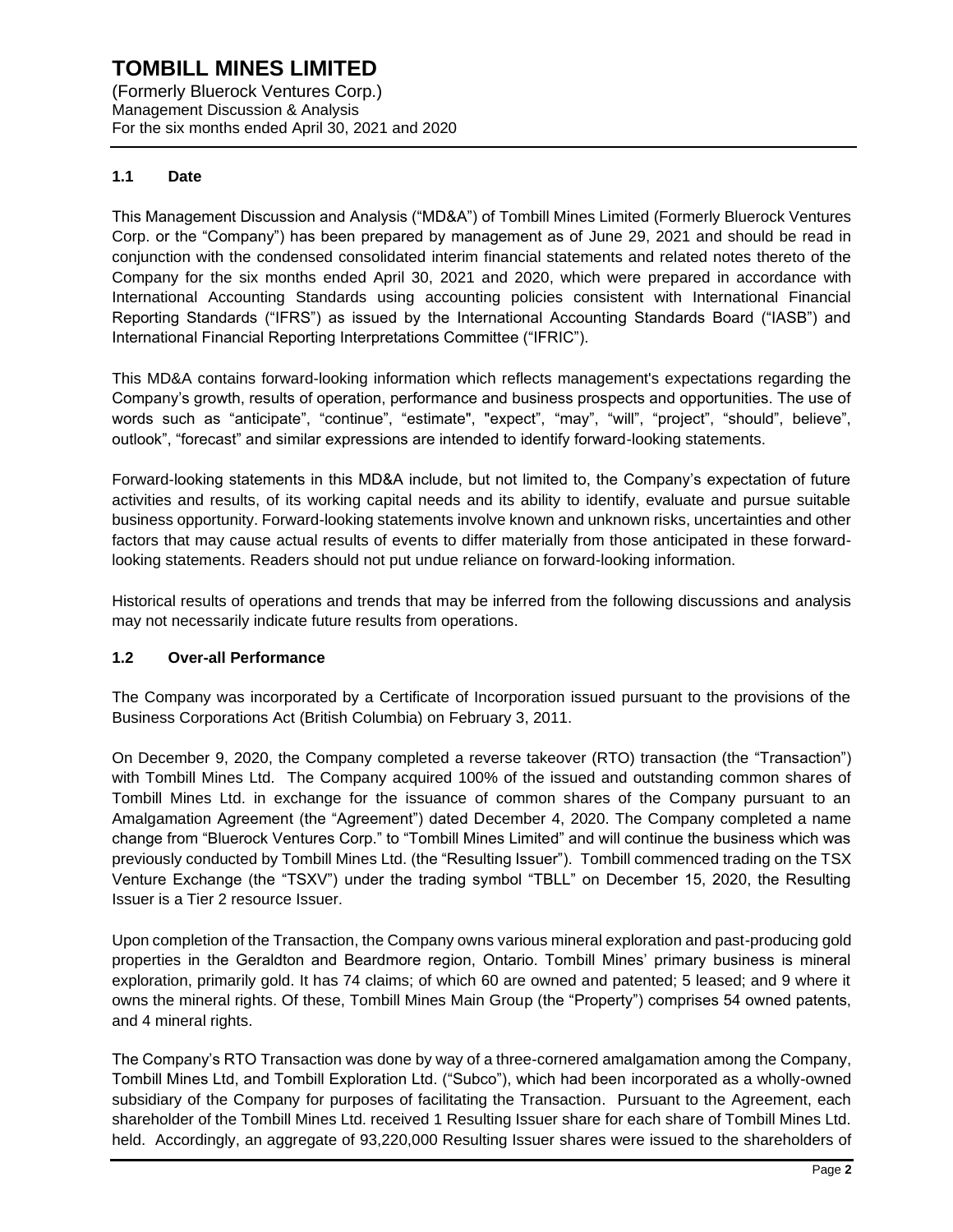(Formerly Bluerock Ventures Corp.) Management Discussion & Analysis For the six months ended April 30, 2021 and 2020

Tombill Mines Ltd. Pursuant to the Agreement, the shareholders of the Tombill Mines Ltd. owned 64% of the Company and, as a result, the Transaction is considered a reverse acquisition of the Company by Tombill Mines Ltd. Following the Transaction, the Reporting Issuer will continue Tombill Mines Ltd's business whose name was changed to "Tombill Mines Limited", with the Amalco operating under the name "Tombill Exploration Ltd."

## **Overall performance**

# **2021 Exploration Program**

On January 11, 2021, the Company started its drilling program at the Property, following the appointment of Forage M3 Drilling Services Inc. ("Forage M3") and Nordmin Engineering Ltd. ("Nordmin") to undertake drilling and exploration. The program focuses on defining extension and continuity and additional zones that may continue onto the Tombill Main group property. The initial drill holes are directly adjacent to the Hardrock Project claim border.

The drilling program consists of 2 phases:

Phase 1 plan comprises: 15 drill holes (5 hub-holes + 10 daughter holes) campaign over ~16,000 m and Phase 2 plan comprises: 63 drill holes campaign over ~70,000 m

## **Exploration and Drilling Highlights**

- Fully funded Phase 1 exploration and drilling program at Tombill MainGroup started early January
	- $\circ$  Phase One drilling is ongoing with a total of more than 6.6km completed on five parent holes and two daughter wedge holes;
	- $\circ$  Hole TB21-005A, a wedge hole drilled from mother hole TB21-005, returned 6.23 grams per tonne (gpt) gold over 13.3 metres (m) confirming Hardrock's robust F-Zone extends onto its flagship property;
	- $\circ$  This intercept is situated approximately 250m west of the eastern property boundary with the neighboring Hardrock mine;
	- $\circ$  The Company believes this intercept cuts the lower third of the 150m tall F-Zone target, and is therefore commencing a wedge hole, TB21-005B, that will better test the full breadth and height of this mineralized zone;
	- $\circ$  F-Zone remains wide open down-plunge to the west and will soon be tested by hole TB21-006, a 150m step-out to the west of TB21-005; and
	- $\circ$  The F-Zone intercept encountered in hole TB21-005A indicates this body of mineralization is back in its original trajectory and should remain so further to the west.
- Unmanned Aerial Vehicle-Magnetometer Survey ("UAV-MAG Survey") carried out in February to cover high priority targets on the Tombill MainGroup
	- o Utilized to create new near-surface targets, based on refolded lithologies and east-west structures oblique to regional foliation.
- Surface exploration program
	- o Surface stripping and sampling program is underway;
	- o Multiple new targets identified from recently collected airborne magnetics data; and
	- $\circ$  Grab samples from the East Porphyry Zone returned 24.3 and 14.9 grams per tonne (gpt)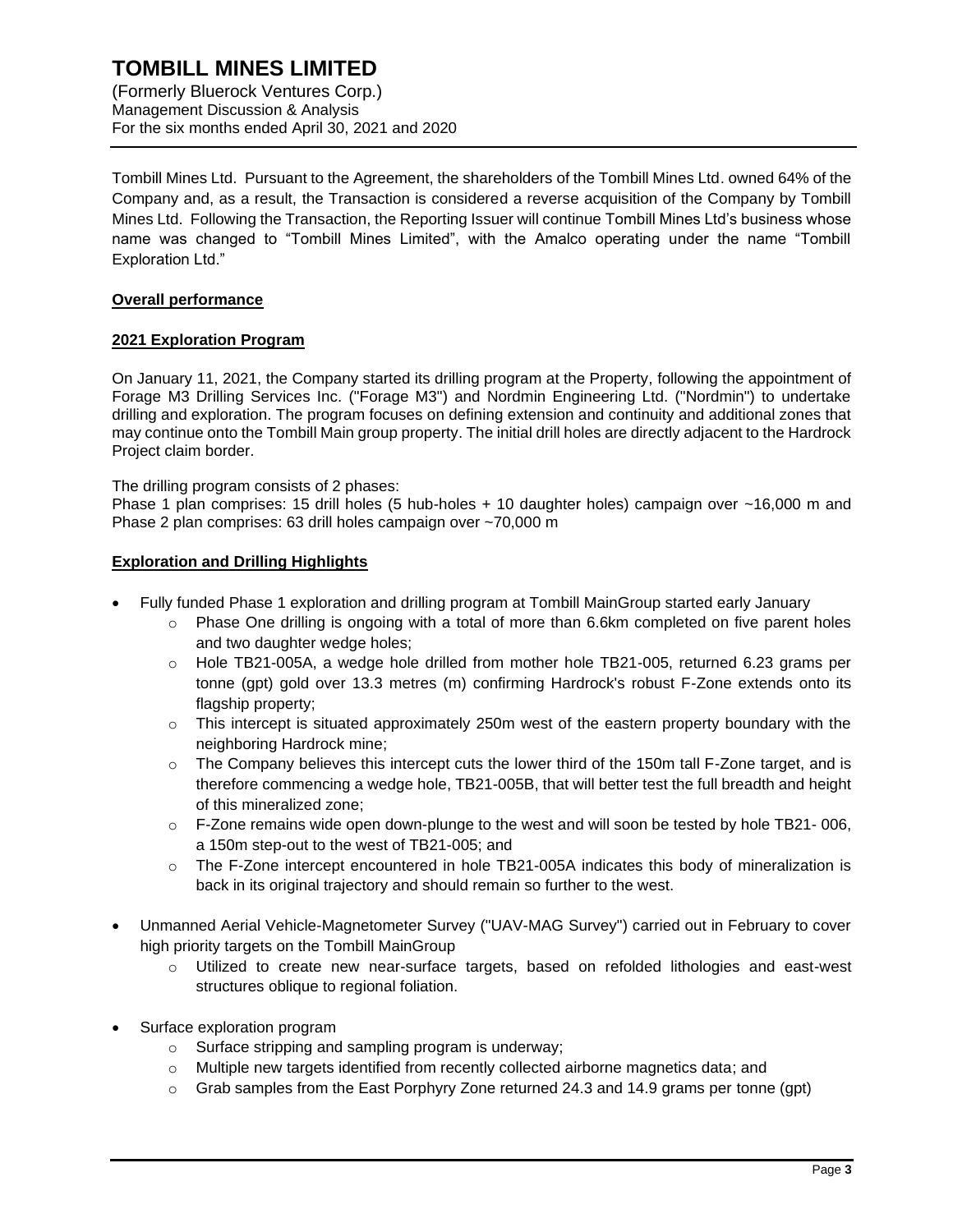(Formerly Bluerock Ventures Corp.) Management Discussion & Analysis For the six months ended April 30, 2021 and 2020

#### Near surface drilling program

o 8 targets, to test by drilling to 300m below surface

The following table summarizes the Company's exploration and evaluation expenditures with respect to its projects.

| <b>Acquisition costs:</b>          |                 |
|------------------------------------|-----------------|
| Balance, October 31, 2019 and 2020 | \$              |
| Deferred exploration costs:        |                 |
| Camp and site costs                | \$<br>35,627    |
| Drilling                           | 1,089,649       |
| Geochemical                        | 30,781          |
| Geological                         | 266,438         |
| Geophysical                        | 14,325          |
| Other consultation costs           | 31,280          |
| Travel                             | 28,230          |
| Balance, April 30, 2021            | \$<br>1,496,329 |
| Total:                             |                 |
| Total, October 31, 2020            | \$              |
| <b>Total, April 30, 2021</b>       | \$<br>1,496,330 |

The outbreak of the novel strain of coronavirus, specifically identified as "COVID-19", has resulted in a widespread health crisis that has affected economies and financial markets around the world resulting in an economic downturn. This outbreak may also cause resource shortages, increased difficulty in raising capital, increased government regulations or interventions, all of which may negatively impact the business, financial condition or results of operations of the Company. The duration and impact of the COVID-19 outbreak is unknown at this time and it is not possible to reliably estimate the length and severity of these developments.

## **1.3 Selected Annual Information**

|                               |    | October 31, 2020 | October 31, 2019 |    | October 31, 2018 |
|-------------------------------|----|------------------|------------------|----|------------------|
| Net Loss*                     | S. | (253, 505)       | \$<br>(53, 517)  | \$ | (65, 522)        |
| Loss per share                | \$ | (0.00)           | \$<br>(0.00)     | \$ | (0.00)           |
| Total assets                  | S  | 58,346           | \$<br>50,924     | S  | 38,096           |
| Total long term liabilities   | \$ | Nil              | \$<br>Nil        | \$ | Nil              |
| Cash dividends declared per   |    |                  |                  |    |                  |
| share for each class of share | \$ | Nil              | Nil              | S  | Nil              |

\* The increase in net loss for fiscal year 2020 was due to increased professional fees in connection to the Company's financings and the Transaction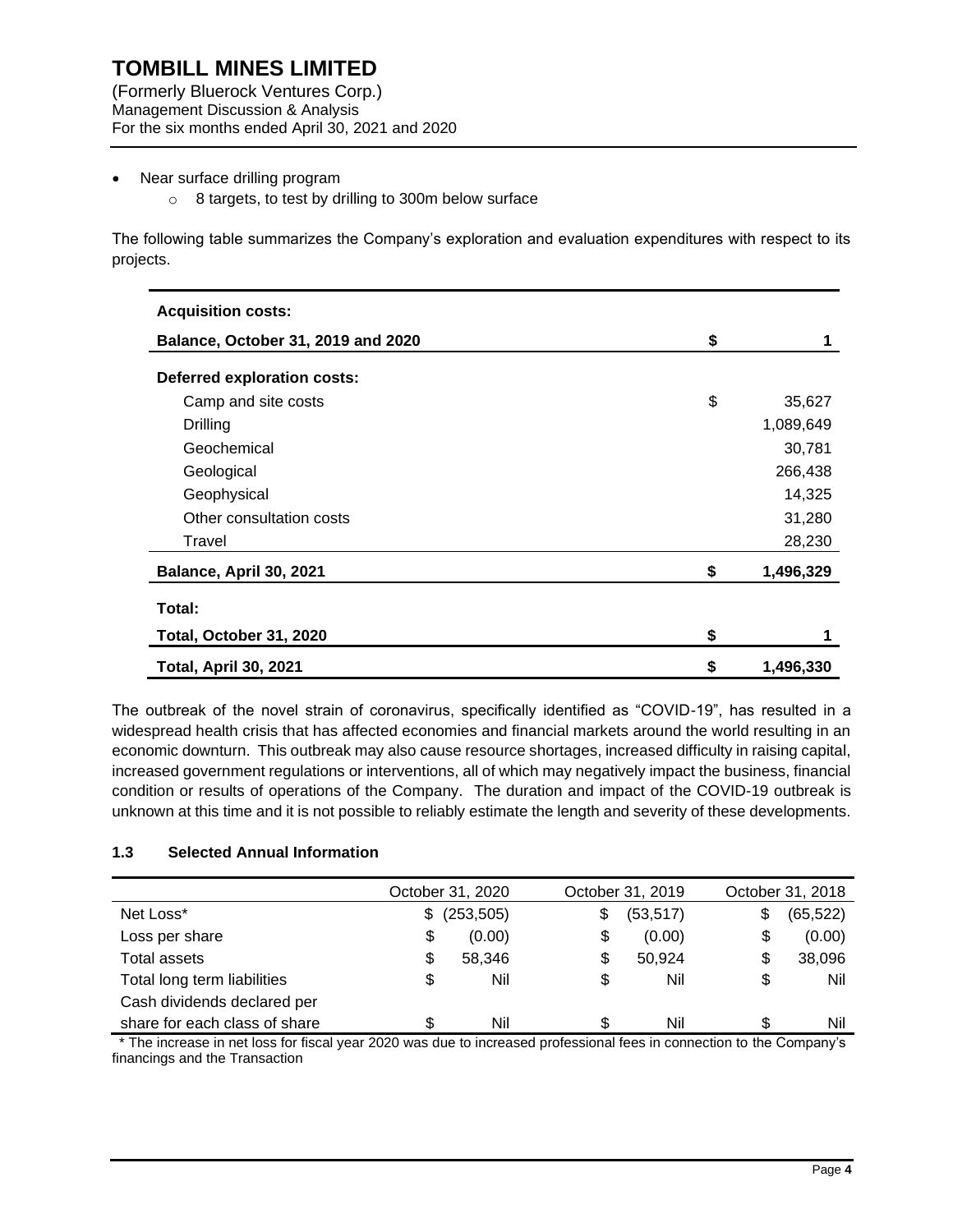(Formerly Bluerock Ventures Corp.) Management Discussion & Analysis For the six months ended April 30, 2021 and 2020

## **1.4 Results of Operations**

## *Six months ended April 30, 2021 and 2020*

During the six months ended April 30, 2021, the Company reported a net loss of \$5,032,219 or \$0.04 per share as compared to a net loss of \$38,435 or \$0.00 per share during the same quarter in fiscal 2020, an increase in net loss of \$4,993,784.

The increase in net loss was primarily due to share-based payments valued at \$3,305,075 issued to management and directors for service rendered. In addition, a listing expense of \$1,783,409 was recorded in connection to the Transaction.

During the six months ended April 30, 2021, the Company reported accrued interest income earned on the Company's cash deposits and short-term investment of \$4,021 (2020 - \$Nil), a recovery on its exploration and evaluation assets relating to an easement granted to an arm's length party of \$750,000, and a recovery of deferred income tax of \$135,863 (2020 - \$Nil).

During the six months ended April 30, 2020, the Company was inactive until the completion of the Transaction.

In addition to the above, the Company recorded an increase in net loss due to increases in:

- share-base compensation of \$268,838 recorded on the vested portion of options granted to certain directors, officers, and consultants of the Company. No options were granted in the comparative period last year;
- marketing expense of \$123,549 incurred in connection to the Company's marketing campaign for investor awareness;
- regulatory and transfer agent fee of \$25,423 for listing and filing fees and transfer agent services to maintain the Company's share registry;
- administrative expense of \$44,339 in connection to an administrative agreement;
- rent expense of \$10,650 for the Company's UK office;
- consulting fee of \$228,102 for management salaries and other consulting services; and
- professional fees of \$73,626 for prior year audit fees billed in the current period and legal services for securities matters, exploration contract matters and general corporate matters.

## *Three months ended April 30, 2021 and 2020*

During the three months ended April 30, 2021, the Company reported a net loss of \$395,751 or \$0.00 per share as compared to a net loss of \$28,732 or \$0.00 per share during the same quarter in fiscal 2020, an increase in net loss of \$367,019.

The increase in net loss was primarily due to increase in operating expenses by \$469,296 as the Company was inactive during the comparative period in April 30, 2020 until the completion of the Transaction.

## General and administration expenses

The following expense categories contributed to the decrease in operating expense by \$469,296 in the three months ended April 30, 2021: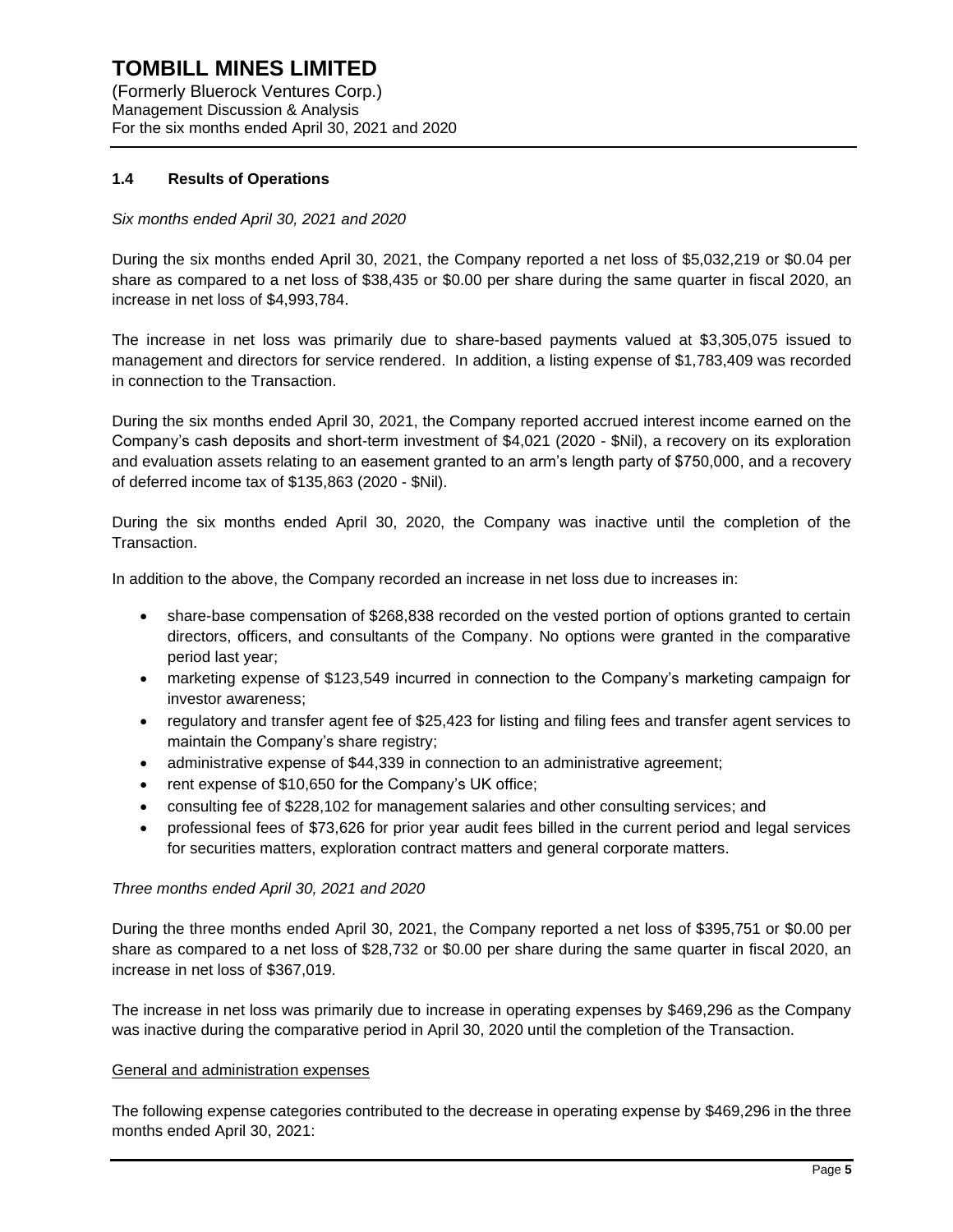(Formerly Bluerock Ventures Corp.) Management Discussion & Analysis For the six months ended April 30, 2021 and 2020

- share-based compensation of \$111,432 recorded on the vested portion of options granted to certain directors, officers, and consultants of the Company. No options were granted in the comparative period last year;
- marketing expense of \$78,121 incurred in connection to the Company's marketing campaign for investor awareness;
- regulatory and transfer agent fee of \$21,352 for listing and filing fees and transfer agent services to maintain the Company's share registry;
- administrative expense of \$28,506 in connection to an administrative agreement;
- rent expense of \$11,908 for the Company's UK office;
- consulting fee of \$165,325 for management salaries and other consulting services; and
- professional fees of \$36,280 for prior year audit fees billed in the current period and legal services for exploration contract matters.

During the three months ended April 30, 2021, the Company reported accrued interest income earned on the Company's cash deposits and short-term investment of \$2,622 (2020 - \$Nil).

## **1.5 Summary of Quarterly Results**

The following is a summary of financial information concerning the Company for each of the eight last reported quarters.

| Quarter ended    | Interest and other Income |    | Loss        | Loss per share |
|------------------|---------------------------|----|-------------|----------------|
| April 30, 2021   | \$<br>2,622               | \$ | (395, 751)  | \$<br>(0.00)   |
| January 31, 2021 | 751,399                   |    | (4,636,468) | (0.04)         |
| October 31, 2020 | Nil                       |    | (207, 652)  | (0.00)         |
| July 31, 2020    | Nil                       |    | (7, 418)    | (0.00)         |
| April 30, 2020   | Nil                       |    | (28, 733)   | (0.00)         |
| January 31, 2020 | Nil                       |    | (9,703)     | (0.00)         |
| October 31, 2019 | Nil                       |    | (21, 379)   | (0.00)         |
| July 31, 2019    | Nil                       |    | (10, 145)   | (0.00)         |

Over the past eight fiscal quarters, the significant variances were as follows:

| <b>Quarter Ended</b> | <b>Summary of Results</b>                                                                                                                  |
|----------------------|--------------------------------------------------------------------------------------------------------------------------------------------|
| April 30, 2021       | Loss included share-based compensation for vested portion of stock<br>options granted and operating expenses subsequent to the Transaction |
| January 31, 2021     | Loss included share-based payment in connection to service rendered<br>and listing expenses in connection to the RTO                       |
| October 31,2020      | Loss included expenses in connection to RTO and private placement                                                                          |

#### **1.6/1.7 Liquidity and Capital Resources**

The Company reported a working capital of \$5,872,571 at April 30, 2021 compared to a working capital deficiency of \$278,436 at October 31, 2020, representing an increase in working capital of \$6,151,007 as a result of funds raised from its flow-through and non-flow-through private placements. As at April 30, 2021, the Company had cash on hand of \$4,494,145 compared to \$47,670 as at October 31, 2020. Management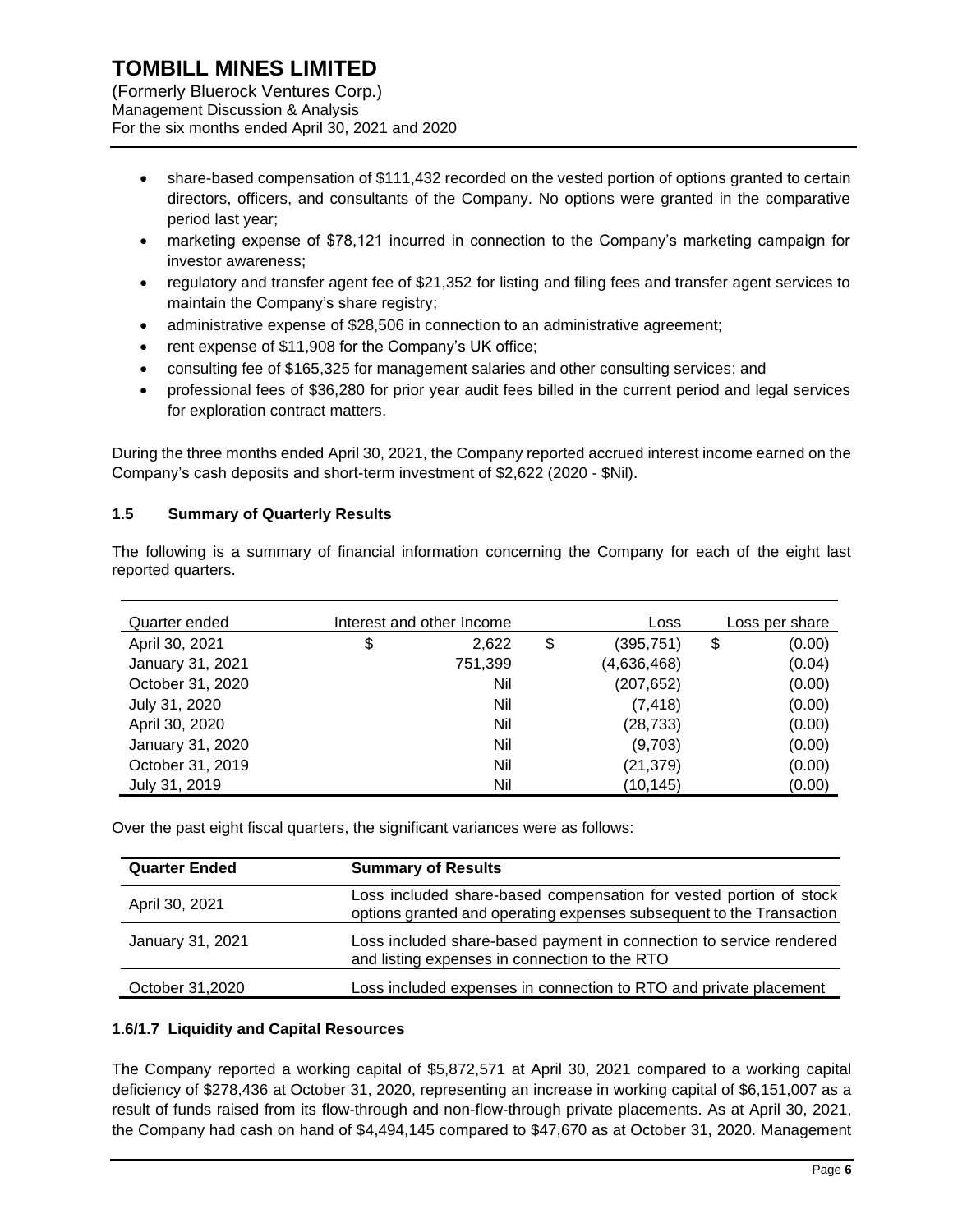believes that the Company has sufficient funds to meet its current obligations as they become due and to fund its exploration projects and administrative overhead for the next twelve months.

During the six months ended April 30, 2021, the Company utilized its cash and cash equivalents as follows:

- (a) the Company used \$567,324 (2020 \$37,348) of its cash in operating activities;
- (b) exploration expenditures during the period were \$895,534 compared to \$Nil during the same period of the previous fiscal year, the increase was a result of the Company's exploration program at patented property within Ontario's Geraldton Gold Camp which commenced in the current period;
- (c) the Company purchased equipment for \$3,385 during the current period compared to \$Nil for the comparative period last year;
- (d) the Company received net proceeds of \$7,831,628 from its flow-through and non flow-through private placements;
- (e) the Company invested \$2,000,000 (October 31, 2020 \$Nil) into short term GIC investments; and
- (f) the Company acquired net cash of \$81,090 on the Transaction.

The Company's current assets excluding cash consisted of the following:

|                                     | April 30, 2021 | October 31, 2020 |  |
|-------------------------------------|----------------|------------------|--|
| <b>GIC</b> investments              | \$2,000,000    |                  |  |
| Government sales tax credits        | 172.176        | 10.675           |  |
| Accrued interest on GIC investments | 3,331          |                  |  |
| Prepaid expenses                    | 95,422         |                  |  |

As of April 30, 2021, the Company held GIC investments totaling \$2,000,000 (October 31, 2020 - \$Nil) with accrued interest of \$3,331 (October 31, 2020 - \$Nil). The GIC investments yield a fixed interest rates of 0.45% (October 31, 2020 – Nil) and are fully redeemable.

Current liabilities as at April 30, 2021 consisted of the following:

- (a) trade payables and accrued liabilities of \$600,795 (October 31, 2020 \$196,780);
- (b) amounts due to related parties of \$Nil (October 31, 2020 \$140,001); and
- (c) flow- through premium liability of \$103,887 (October 31, 2020 \$Nil) recorded in connection to the December 2020 flow-through private placement. The flow through premium liability does not represent cash liability to the Company and will be fully amortized by December 2021 after the Company incurs qualifying flow-through exploration expenditures of \$2,638,850.

The other sources of funds potentially available to the Company are through the exercise of outstanding convertible securities as discussed in *1.15 – Other Requirements – Summary of Outstanding Share Data*. There can be no assurance, whatsoever, that any or all these outstanding exercisable securities will be exercised.

The Company is exposed to various financial instrument risks and assesses the impact and likelihood of this exposure.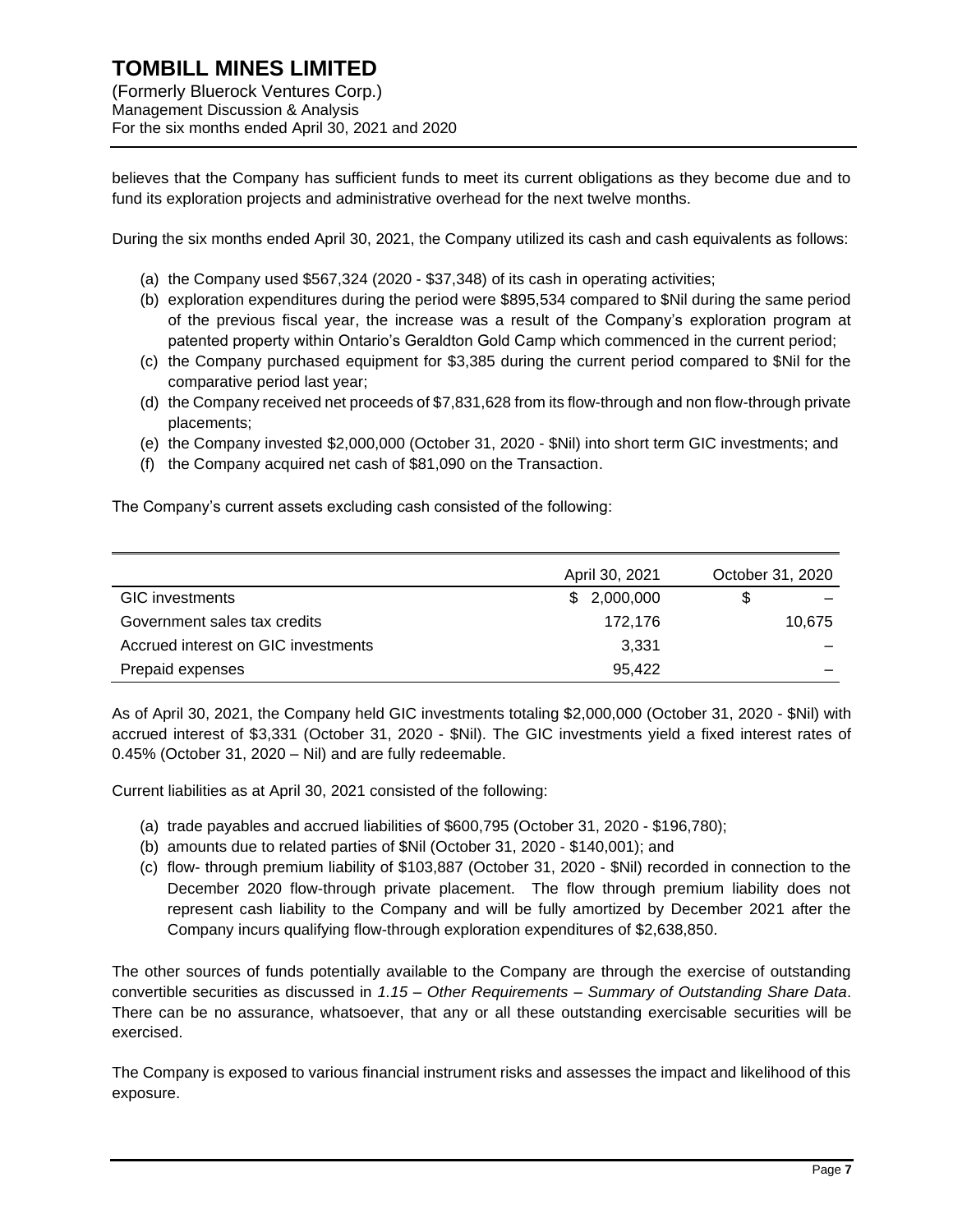These risks include liquidity risk, credit risk, currency risk, and interest rate risk. Where material, these risks are reviewed and monitored by the Board of Directors.

#### a) Liquidity Risk

Liquidity risk arises through the excess of financial obligations over available financial assets due at any point in time. The Company's objective in managing liquidity risk is to maintain sufficient readily available reserves in order to meet its liquidity requirements at any point in time. The Company achieves this by maintaining sufficient cash and cash equivalents. As at April 30, 2021, the Company was holding cash deposits of \$4,494,145 (October 31, 2020 - \$47,670) to settle current liabilities of \$892,503 (October 31, 2020 - \$336,781). Management believes it has sufficient funds to meet its current obligations as they become due and to fund its exploration projects and administrative costs.

#### b) Credit Risk

Credit risk is the risk of potential loss to the Company if the counterparty to a financial instrument fails to meet its contractual obligations. The Company's credit risk is primarily attributable to cash and investments. The Company maintains its cash with high-credit quality financial institutions, thus limiting its exposure to credit risk on such financial assets.

The Company's secondary exposure to credit risk is on its receivables. This risk is minimal as receivables consist primarily of refundable government sales taxes and interest accrued on GIC investments.

#### *Market risk*

Market risk is the risk of loss that may arise from changes in market factors such as interest rates, foreign exchange rates, and commodity and equity prices. These fluctuations may be significant and the Company, has exposure to these risks.

#### i) Interest Rate Risk

The Company's exposure to interest rate risk arises from the interest rate impact on its cash and investments. The Company's practice has been to invest cash at floating rates of interest, in cash equivalents, in order to maintain liquidity, while achieving a satisfactory return for shareholders. There is minimal risk that the Company would recognize any loss as a result of a decrease in the fair value of any guaranteed bank investment certificates and cash as they are generally held with large financial institutions.

#### ii) Currency Risk

The Company operates in Canada and is therefore not exposed to significant foreign exchange risk arising from transactions denominated in a foreign currency.

#### iii) Price Risk

The Company is exposed to price risk with respect to commodity and equity prices. Equity price risk is defined as the potential adverse impact on the Company's earnings due to movements in individual equity prices or general movements in the level of the stock market. Commodity price risk is defined as the potential adverse impact on earnings and economic value due to commodity price movements and volatilities. The Company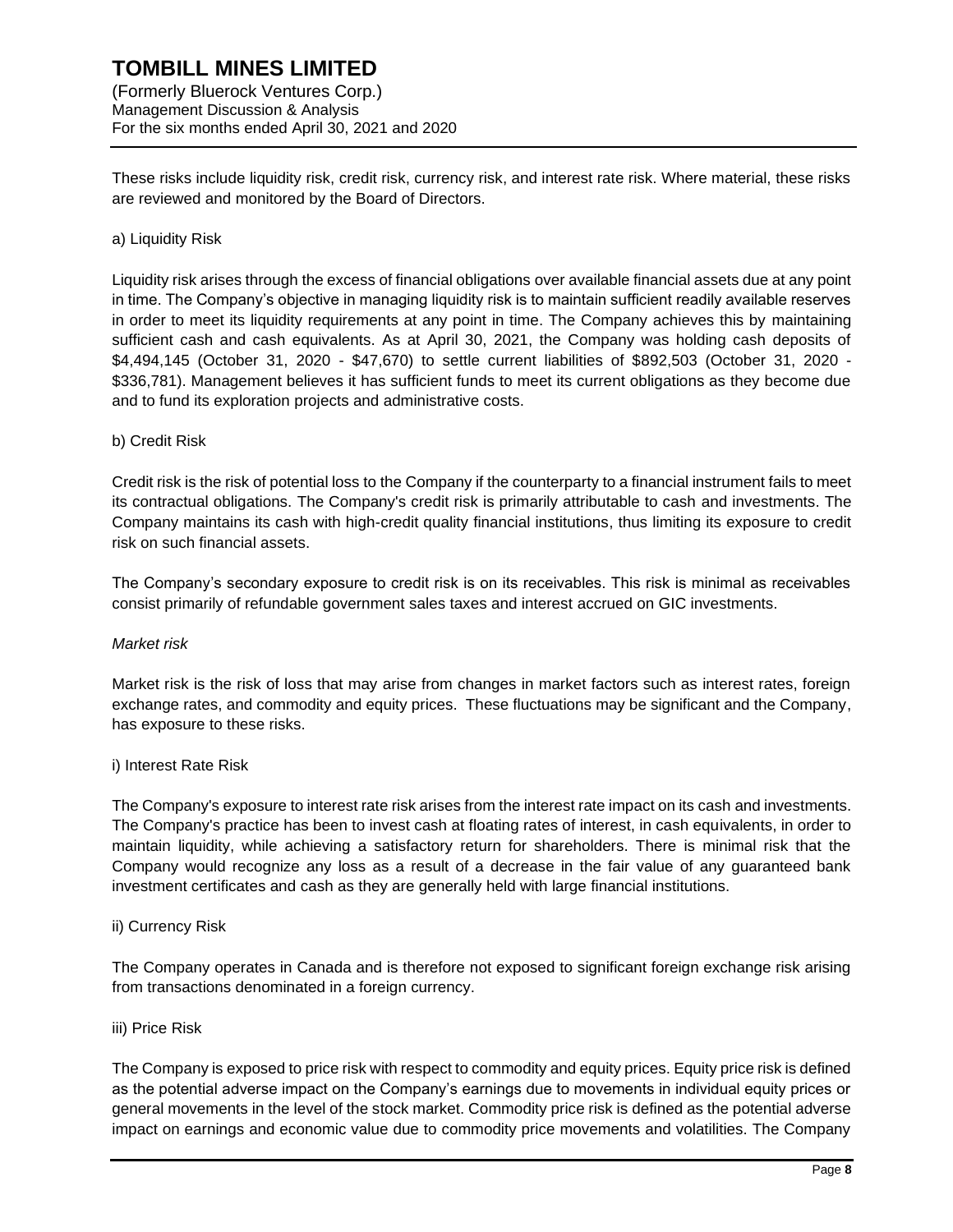closely monitors certain commodity prices, individual equity movements, and the stock market to determine the appropriate course of action to be taken by the Company.

## **1.8 Off-Balance Sheet Arrangements**

The Company does not utilize off-balance sheet arrangements.

#### **1.9 Transactions with Related Parties**

Key management personnel includes persons having the authority and responsibility for planning, directing, and controlling the activities of the Company as a whole. Key management personnel comprise of the directors of the Company, executive and non-executive, and officers.

The remuneration of the key management personnel during the six months ended April 30, 2021 and 2020 were as follows:

| April 30,                      | 2021 |         |   | 2020 |
|--------------------------------|------|---------|---|------|
| <b>Chief Executive Officer</b> | S    | 62.013  | S |      |
| <b>Chief Financial Officer</b> |      | 49.481  |   |      |
| Total                          | ۰D.  | 111.494 |   | -    |

During the six months ended April 30, 2021, the Company:

- (i) Paid or accrued \$42,400 (2020 \$Nil) for consulting services provided by Ian Stalker, a former director and officer of the Company.
- (ii) Prior to the completion of the Transaction, 7,236,001 common shares were issued for consulting services at a fair value of \$1,085,400 to a Trust in which Adam Horne, a director and officer of the Company, is a beneficiary of.
- (iii)Prior to the completion of the Transaction, 4,932,610 common shares were issued for consulting services at a fair value of \$739,892 to a company controlled by Ian Stalker, a former director and officer of the Company.
- (iv)Recognized an aggregate of \$238,507 (2020 \$Nil) in share-based compensation on the vested portion of stock options granted to directors and officers of the Company.

During the six months ended April 30, 2020, the Company was inactive until the completion of the Transaction.

As at April 30, 2021, \$Nil (October 31, 2020 - \$140,001) is owed to shareholders of the Company. These balances are non-interest bearing with no specific terms of repayment and are unsecured.

As at April 30, 2021, \$24,167 (October 31, 2020 - \$Nil) in consulting fees were advanced to two directors and officers of the Company. This amount is included under prepaid expenses.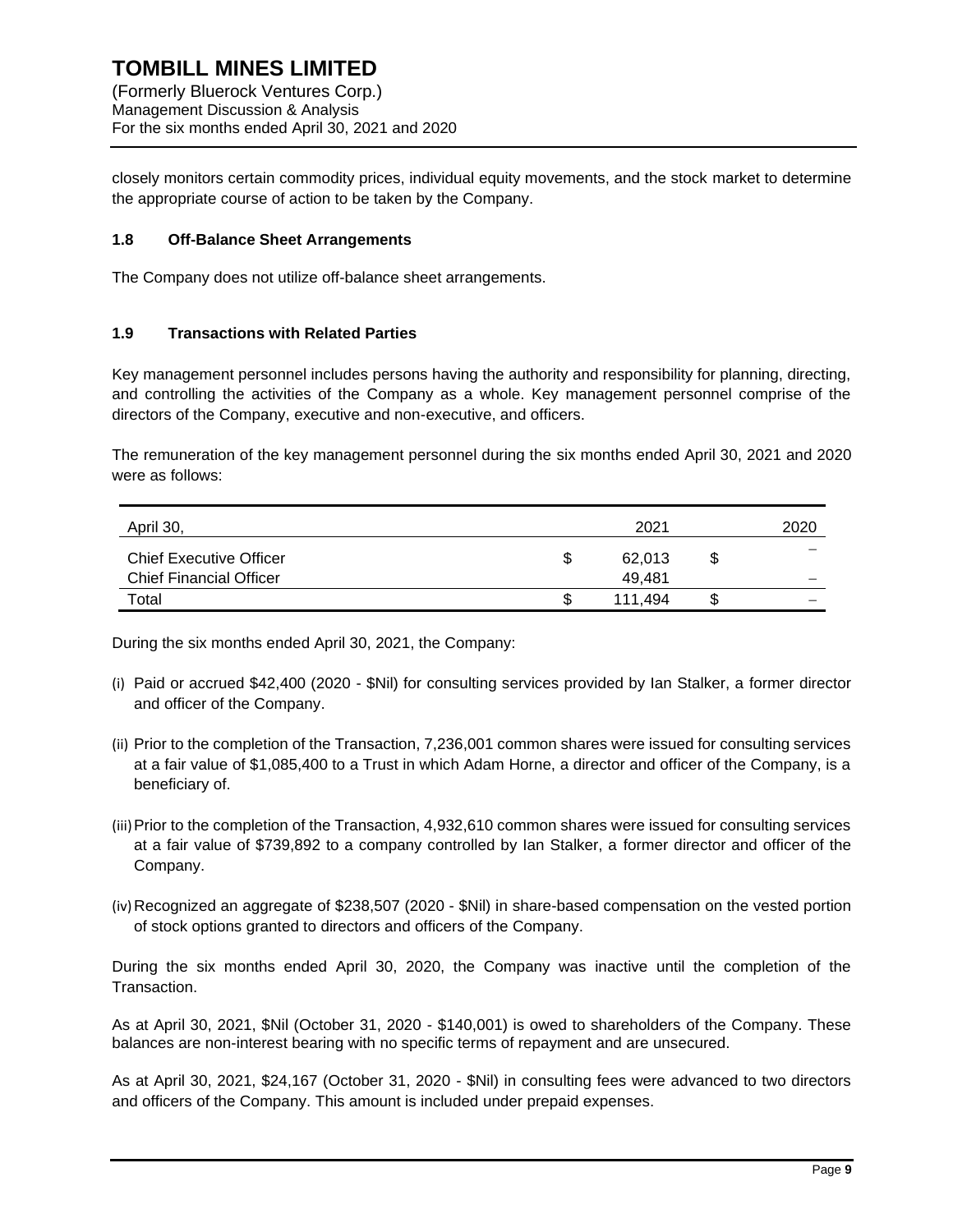(Formerly Bluerock Ventures Corp.) Management Discussion & Analysis For the six months ended April 30, 2021 and 2020

## **1.10 Subsequent Events**

Subsequent to April 30 2021, the Company:

- (i) granted a total of 375,000 stock options to consultants and employees of the Company at an exercise price of \$0.18 expiring between May 24, 2023 and May 24, 2026; and
- (ii) appointed Ms. Elizabeth Vida as the new Exploration Manager.

# **1.11 Proposed Transactions**

None.

## **1.12 Critical Accounting Estimates**

Significant estimates are used when accounting for items and matters such as accrued liabilities, deferred income taxes, fair value of share-based compensation expense or other amounts pursuant to the Company's significant accounting policies that are disclosed in Note 2 of the condensed consolidated interim financial statements for the six months ended April 30, 2021 and 2020.

## **1.13 Changes in Accounting Policies including Initial Adoption**

The financial information presented in this MD&A has been prepared in accordance with International Financial Reporting Standards. Our significant account policies are set out in Note 2 of the condensed consolidated interim financial statements for the six months ended April 30, 2021 and 2020.

## **1.14 Financial Instruments and Other Instruments**

The Company's financial instruments at April 30, 2021 were as follows:

|                               | <b>FVTPL</b>       | <b>Amortized cost</b> |
|-------------------------------|--------------------|-----------------------|
| <b>Financial assets:</b>      |                    |                       |
| Cash                          | \$<br>4,494,145 \$ |                       |
| Investments                   | 2,000,000          |                       |
|                               |                    |                       |
| <b>Financial liabilities:</b> |                    |                       |
| Trade payables                |                    | 372,705               |
|                               | 6,494,145          | \$<br>372,705         |

#### **1.15 Other Requirements**

Summary of Outstanding Share Data as of June 29, 2021:

Authorized: Unlimited number of common shares without par value.

Issued and outstanding: 153,762,919 (including 84,600,001 held in escrow); Stock options: 9,685,803 Warrants: 29,562,619 Agents' warrants: 3,338,714

Additional disclosures pertaining to the Company's material change reports, press releases and other information are available on the SEDAR website at [www.sedar.com.](http://www.sedar.com/)